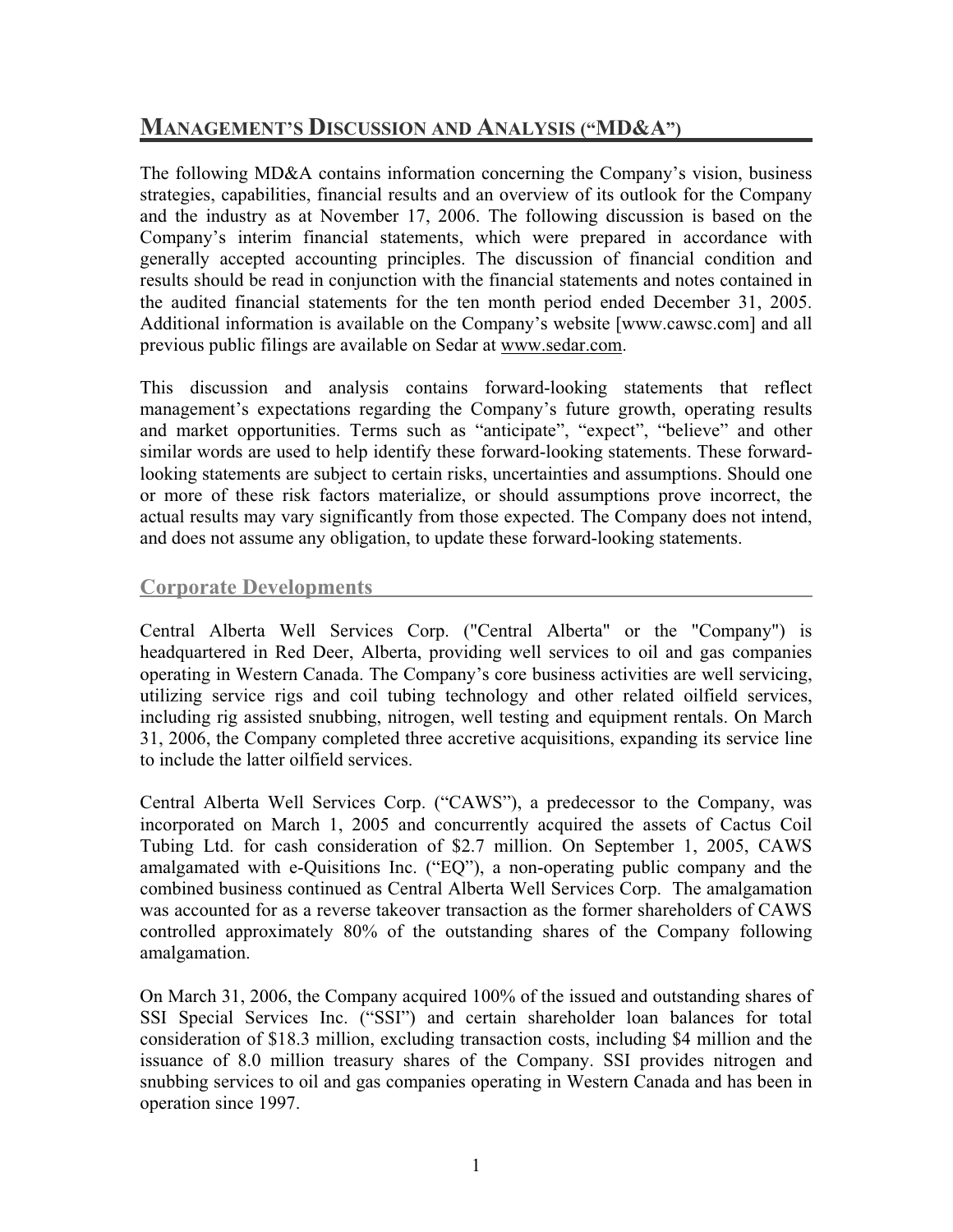On March 31, 2006, the Company acquired 100% of the issued and outstanding shares of Precise Energy Services Ltd. ("Precise") for a purchase price of \$4.8 million, excluding transaction costs, by the issuance of 2.5 million treasury shares of the Company. Precise provides well testing services to resource companies operating in Western Canada.

On March 31, 2006, the Company acquired 100% of the issued and outstanding shares of 1080104 Alberta Ltd., operating as Vertical Rentals ("Vertical") for a purchase price of \$2.3 million, excluding transaction costs, by the issuance of 1.2 million treasury shares. Vertical has a fleet of rental equipment that it provides to oil and gas customers in Western Canada.

These acquisitions were accounted for using the purchase method. The results of operations and the financial position of these companies have been included in the consolidated financial statements for the quarter ended September 30, 2006.

### **Operational Overview**

From strategic locations in Red Deer and Provost, Alberta, the Company provides well servicing, snubbing, nitrogen pumping and supply, well testing and equipment rentals to oil and gas companies operating in the Western Canadian Sedimentary Basin. These services include completions, work-overs and abandonments, well maintenance, high pressure and critical sour gas well work, re-entry preparation drilling and servicing coal bed methane work-overs and completions.

One of the Company's strategies is to capture market share by providing a complementary line of oilfield services, utilizing leading-edge well service technology and by focusing unwaveringly on safety, health and employee welfare in all aspects of its operations.

The management team has extensive experience in the Canadian oil and gas service industry, having previously developed a well service operation that, at the time of divestiture, operated a fleet total of 165 service rigs and was one of the largest well service operations in North America. The nitrogen and snubbing operations are managed by the same individuals that founded the SSI operation nine years ago. The Company plans to leverage their industry knowledge and track record to recruit and retain experienced field crews, design and construct a modern equipment fleet and develop a strong customer franchise.

The design and development of a standardized equipment fleet, utilizing identical components that are sourced through one primary equipment manufacturer is a key competitive strength. The standardized fleet provides the operating advantages of reduced maintenance and training costs and a lower investment in inventories. The Company's commitment to incorporating leading edge technology stands out in an industry characterized by an aging equipment infrastructure. The fleet is lighter and more mobile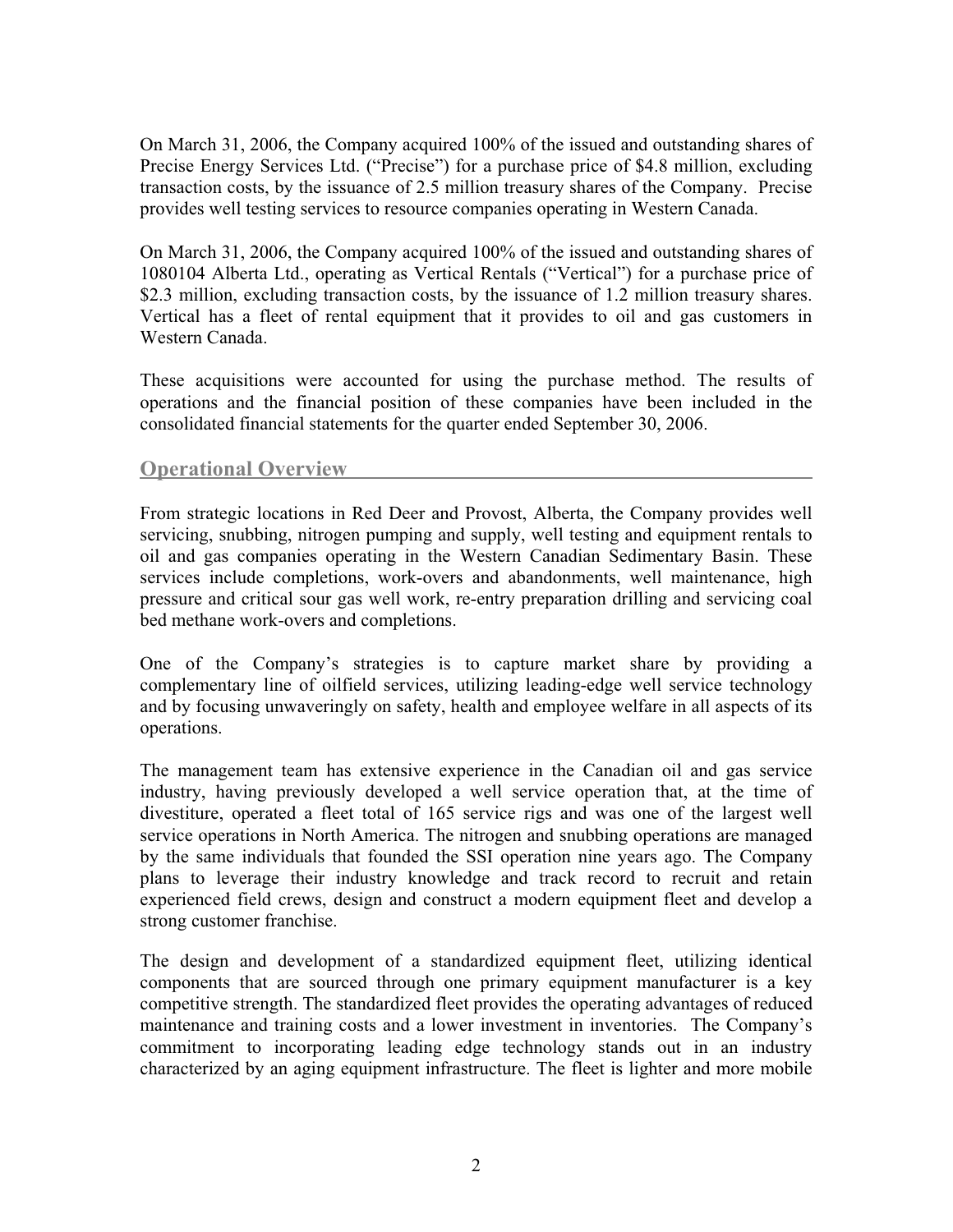resulting in higher utilization and greater well site access when road conditions and other seasonal issues become inhibiting factors for older and heavier equipment.

During Q1 and Q2 2006 the oil and gas service industry had been operating at record activity levels and was constrained by shortages of skilled trade people. During Q3 2006 activity levels began to decline below those levels as weather and commodity pricing took a toll on drilling and service activity. To date, the Company has been successful in recruiting experienced crews but acknowledges it will have to introduce innovative employee retention programs to continue to attract and retain skilled staff. The new equipment fleet should continue to be a catalyst for attracting qualified operating teams.

| <b>Capital Structure</b> | <b>For the Quarter Ended</b> |              |              |                                                         |              |              |                             |  |  |  |  |
|--------------------------|------------------------------|--------------|--------------|---------------------------------------------------------|--------------|--------------|-----------------------------|--|--|--|--|
|                          | Sep. 30, 2006                |              |              | Jun. 30, 2006 Mar. 31, 2006 Dec. 31, 2005 Sep. 30, 2005 |              |              | Jun. 30, 2005 Mar. 31, 2005 |  |  |  |  |
|                          |                              |              |              |                                                         |              |              | $[1$ month]                 |  |  |  |  |
| Total assets             | \$109,106,735                | \$91,475,091 | \$81,371,149 | \$27,173,800                                            | \$20,338,246 | \$19,785,195 | 4,122,583<br>S              |  |  |  |  |
| Total liabilities        | 63, 361, 261                 | 46,174,241   | 35,742,653   | 8,578,656                                               | 14,684,198   | 14,226,881   | 3,927,818                   |  |  |  |  |
| Long-term debt           | 16,937,611                   | 17,182,610   | 14,040,639   | 4,950,000                                               | 13,595,425   | 13,845,574   |                             |  |  |  |  |
| Shareholders' equity     | 45,745,474                   | 45,300,850   | 45,628,496   | 18,595,144                                              | 5,654,048    | 5,558,314    | 194,765                     |  |  |  |  |
| Long-term debt to equity | 0.37                         | 0.38         | 0.31         | 0.27                                                    | 2.40         | 2.49         |                             |  |  |  |  |
| Shares outstanding       |                              |              |              |                                                         |              |              |                             |  |  |  |  |
| At end of period         | 41,718,232                   | 41,718,232   | 41,716,565   | 27,080,138                                              | 7,235,138    | 3,775,008    | 1,275,000                   |  |  |  |  |
| Weighted average         | 41,718,232                   | 41,718,122   | 28,457,574   | 20,282,878                                              | 4,553,474    | 3,005,775    | 1,275,000                   |  |  |  |  |

The large increase in capital employed as at March 31, 2006 reflected the acquisition of three wholly owned subsidiaries at March 31, 2006. The investment in total assets increased during Q2 2006 with capital asset additions including four service rigs, one coil tubing unit and two nitrogen pumpers. In Q3 2006 the fleet was further expanded by three service rigs, one coil tubing unit and one pressure tank. Long-term debt to equity decreased marginally during the quarter.

During Q1 2006, \$21.4 million of equity was issued as consideration for the above referenced acquisitions. In addition, the Company also completed a private placement of 2.9 million shares for net proceeds of \$4.9 million. Other than the exercise of a small number of options during Q2 2006, there were no further issuances of share capital during Q2 2006 or Q3 2006.

#### **Significant Agreements**

On April 1, 2005, the Company signed a Master Supply Agreement ("MSA") for the procurement of service rig packages to the end of 2007. During Q1 2006, the exclusivity provisions were removed from the MSA, enabling the Company to acquire equipment from other suppliers. This amendment was made to address issues with equipment lead times for certain key components and the potential production back logs. The president of this supplier is a director of Central Alberta and all transactions have been disclosed as related party transactions. The pricing for all equipment purchased under this agreement does not exceed fair market value.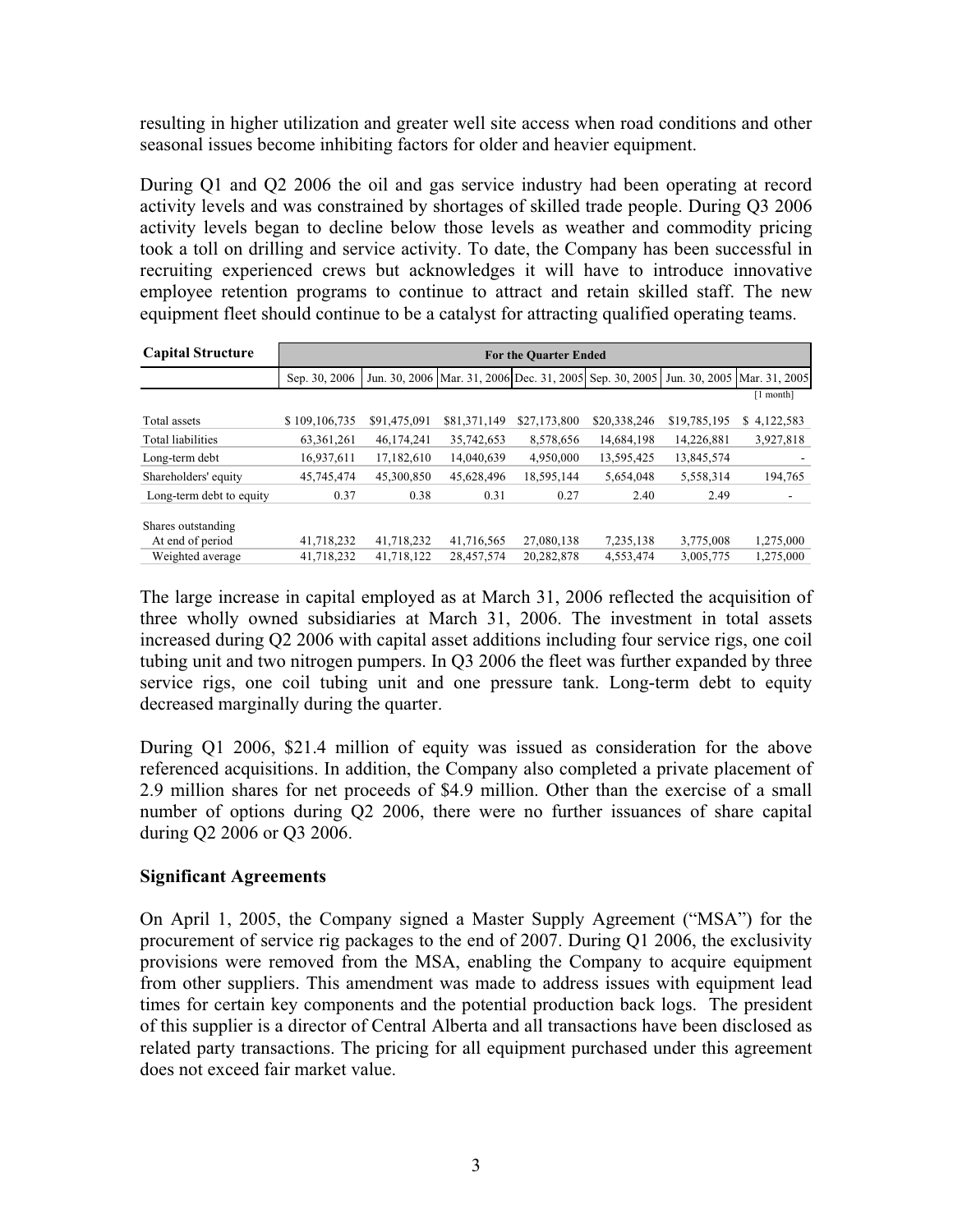All remaining capital equipment acquired for the snubbing, nitrogen, well testing and rental operations is provided by arms-length parties and is not subject to any long-term supply agreements.

|                                    | <b>For the Quarter Ended</b> |                  |                 |                |                |                 |               |  |  |  |
|------------------------------------|------------------------------|------------------|-----------------|----------------|----------------|-----------------|---------------|--|--|--|
|                                    | Sep. 30, 2006                | Jun. 30, 2006    | Mar. 31, 2006   | Dec. 31, 2005  | Sep. 30, 2005  | Jun. 30, 2005   | Mar. 31, 2005 |  |  |  |
|                                    |                              |                  |                 |                |                |                 | $[1$ month]   |  |  |  |
| Revenues                           | 13,289,105<br>S.             | 7,635,119        | 4,931,474<br>S. | 1,946,699<br>S | 552,068<br>S   | 398,237<br>S    | 80,156<br>-S  |  |  |  |
| Net income (loss)                  | 182,751                      | (761,609)        | 103,090         | (633, 742)     | (1,187,566)    | (938, 533)      | (108, 431)    |  |  |  |
| EPS: basic and diluted             | 0.00                         | (0.02)           | 0.00            | (0.03)         | (0.26)         | (0.31)          | (0.09)        |  |  |  |
| Weighted average common shares     | 41,718,232                   | 41,718,122       | 28,457,574      | 20,282,878     | 4,553,474      | 3,005,775       | 1,275,000     |  |  |  |
| Total assets                       | 109, 106, 735                | 91,475,091       | 81, 371, 149    | 27,173,800     | 20,338,246     | 19,785,195      | 4,122,583     |  |  |  |
| Long-term debt                     | 16,937,611                   | 17,182,610       | 14,040,639      | 4,950,000      | 13,595,425     | 13,845,574      |               |  |  |  |
| Purchase of property and equipment | 6,476,954<br>\$              | 20,075,689<br>S. | 9,262,272<br>S. | 8,754,760<br>S | 2,780,272<br>S | 6,585,654<br>-S | 293,910<br>-S |  |  |  |
| Units operating at end of period   |                              |                  |                 |                |                |                 |               |  |  |  |
| Service rigs                       | 15                           | 12               | 8               | 4              |                |                 |               |  |  |  |
| Coil units                         |                              | 4                |                 | 3              | 3              |                 | 2             |  |  |  |
| Snubbing units                     |                              | 5.               |                 |                |                |                 |               |  |  |  |
| Nitrogen tankers & pumpers         | 10                           | 10               | х               |                |                |                 |               |  |  |  |
| Pressure tanks                     | 10                           | 9                | 9               |                |                |                 |               |  |  |  |

#### **Selected Financial Information**

Q3 2006 revenues increased by \$5.6 million or 74% from Q2 2006, reflecting the expanded equipment fleet, seasonal weather patterns and the emerging marketing impact of the Company's comprehensive service line. The Company generated net income of \$0.2 million as activity increased during Q3 2006. The second quarter is traditionally slower due to spring break up, road bans and wet weather. Management had expected Q3 2006 to be even stronger but the rainy conditions during the last two weeks of September 2006 and the impact of lower commodity pricing negatively impacted the final results for the quarter. Included in these results is non-cash stock based compensation expense of \$0.3 million pursuant to the stock option plan.

Capital expenditures include advances for capital assets under construction at the end of each of the quarters presented. However, these assets are not depreciated until they are available for use. Capital equipment received during Q3 2006 consisted primarily of the purchase of three service rig packages, one coil tubing unit and one pressure testing system. It is important to note that two of the service rigs were received at the end of the quarter and did not contribute to the Q3 2006 operating results. The incremental cash flow expected from these additions will be realized in Q4 2006.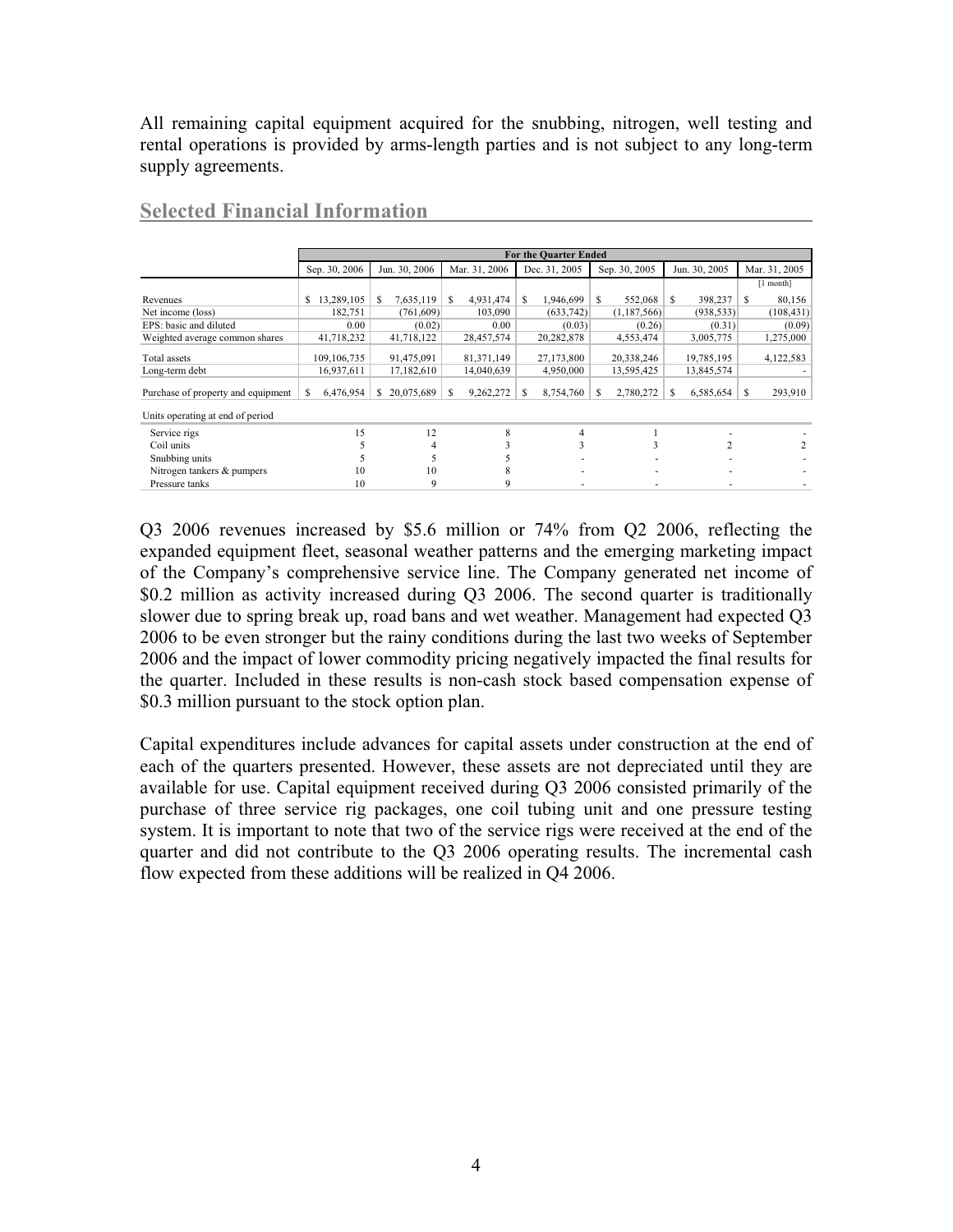## **Q3 2006 Quarterly Review**

| <b>Consolidated Highlights</b>           | <b>Three months ended</b> |                    |               |                    |    | Nine months ended  | <b>Seven months ended</b> |                    |  |
|------------------------------------------|---------------------------|--------------------|---------------|--------------------|----|--------------------|---------------------------|--------------------|--|
|                                          |                           | September 30, 2006 |               | September 30, 2005 |    | September 30, 2006 |                           | September 30, 2005 |  |
| (unaudited)                              |                           |                    |               |                    |    |                    |                           |                    |  |
| Revenues                                 | \$                        | 13,289,105         | <sup>\$</sup> | 552,068            | \$ | 25,855,698         | - \$                      | 1,030,460          |  |
| Operating costs                          |                           | 7,908,146          |               | 362,207            |    | 15,317,437         |                           | 784,837            |  |
|                                          |                           | 5,380,959          |               | 189,861            |    | 10,538,261         |                           | 245,623            |  |
|                                          |                           | 40.5%              |               | 34.4%              |    | 40.8%              |                           | 23.8%              |  |
| General and administrative expenses      |                           | 1,294,871          |               | 537,161            |    | 3,680,141          |                           | 1,099,206          |  |
| EBITDA <sup>(1)</sup>                    |                           | 4,086,088          |               | (347,300)          |    | 6,858,120          |                           | (853, 583)         |  |
| EBITDA per share <sup>(1)</sup>          |                           |                    |               |                    |    |                    |                           |                    |  |
| Basic and diluted                        |                           | 0.10               |               | (0.08)             |    | 0.18               |                           | (0.25)             |  |
| Stock based compensation                 |                           | 261,872            |               | 128,312            |    | 1,266,007          |                           | 128,312            |  |
| Interest                                 |                           | 786,669            |               | 633,612            |    | 1,541,658          |                           | 1,052,395          |  |
| Depreciation and amortization            |                           | 2,046,070          |               | 78,342             |    | 4,599,994          |                           | 200,240            |  |
| Net income (loss)                        |                           | 182,751            |               | (1,187,566)        |    | (475, 768)         |                           | (2,234,530)        |  |
| Funds from operations <sup>(2)</sup>     |                           | 3,038,009          |               | (755, 459)         |    | 5, 231, 248        |                           | (1,528,258)        |  |
| Funds from operations per share $^{(2)}$ |                           |                    |               |                    |    |                    |                           |                    |  |
| Basic and diluted                        |                           | 0.07               |               | (0.17)             |    | 0.14               |                           | (0.45)             |  |
| Purchase of property and equipment       | \$                        | 6,476,954          | S             | 2,780,272          | \$ | 35,814,913         | S                         | 9,659,836          |  |

**(1) EBITDA** is calculated from the statement of income (loss) as revenue less operating costs and general and administrative expenses, exclusive of stock based compensation costs, and is used to assist management and investors in assessing the Company's ability to generate cash from operations. EBITDA is a non-GAAP measure and does not have any standardized meaning prescribed by GAAP and may not be comparable to similar measures provided by other companies.

**(2) Funds from operations** is defined as cash from operating activities before changes in non-cash working capital. Funds from operations and funds from operations per share are measures that provide investors additional information regarding the Company's liquidity and its ability to generate funds to finance its operations. Funds from operations and Funds from operations per share do not have any standardized meaning prescribed by GAAP and may not be comparable to similar measures provided by other companies.

The consolidated highlights above include certain consolidated accounts of the Company as at September 30, 2006 and the results of operations for the three and nine months then ended. The comparative financial results are for the three month period ended September 30, 2005 and the seven month period from the date of incorporation to September 30, 2005.

**Consolidated revenues** increased by \$5.6 million or 74 % in Q3 2006 from Q2 2006 as additional equipment was added to the operation and seasonal activity levels increased. The consolidated results included the revenues from each of the Company's three wholly owned subsidiaries. Average billing rates on service rigs tend to be higher than those charged on coil tubing units which impacted revenues during the third quarter as the Company finished the quarter with fifteen service rigs and five coil tubing units. The average billing rates for Q3 2006 in the well service division were approximately 3% higher than the average rates during Q2 2006.

**Operating costs** include both fixed and variable charges and averaged 59.5% of revenues during Q3 2006 as the service mix changed with the impact of subsidiary operations and increased third quarter activity levels. By comparison, operating costs averaged 61.8% of revenues for Q2 2006. Consolidated gross profit percentages were 40.5% for Q3 2006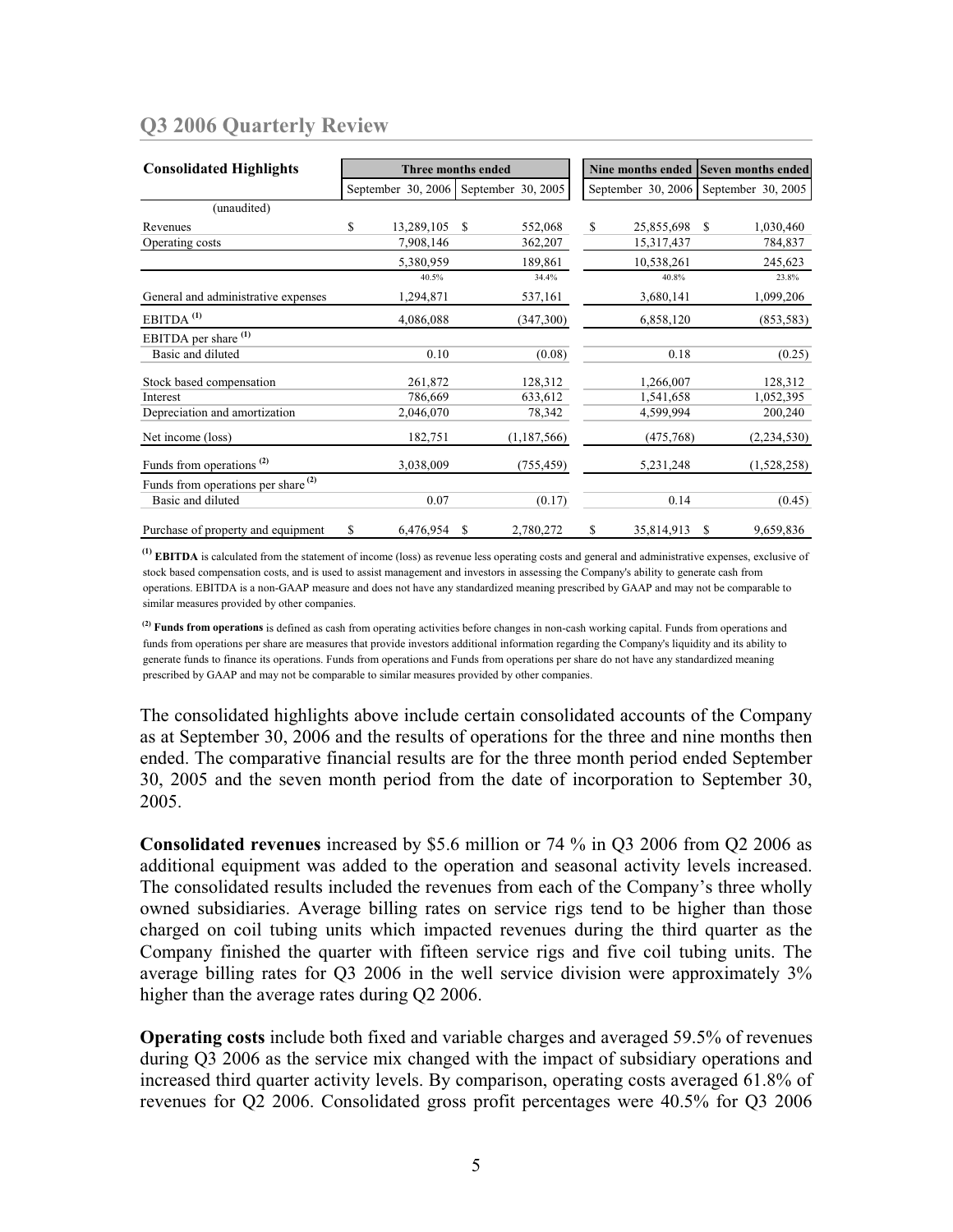and averaged 40.8% for the nine months ended September 30, 2006. Management is reiterating the guidance it provided in the Q2 2006 MD&A and remains confident that consolidated gross profit percentages will be maintained at no less than 40% for the balance of the year.

**Consolidated general and administrative** expenditures for Q3 2006 of \$1.3 million averaged 9.7% of sales and decreased from \$1.7 million for Q2 2006. This expense category includes a large number of fixed costs which decrease as a percentage of sales when activity increases. This expense category includes the combined overhead expenses of the Company and its three wholly owned subsidiaries from April 1, 2006 onward, accounting for a large portion of the year over year increase. During Q4 2006 the Company will be continuing to integrate subsidiary administrative functions into its head office and plans to convert all divisions onto a common reporting package.

| General and administrative |     | Three months ended |    |                    | Nine months ended | Seven months ended |   |                    |
|----------------------------|-----|--------------------|----|--------------------|-------------------|--------------------|---|--------------------|
|                            |     | September 30, 2006 |    | September 30, 2005 |                   | September 30, 2006 |   | September 30, 2005 |
| (unaudited)                |     |                    |    |                    |                   |                    |   |                    |
| Wages and benefits         | ۰D. | 681,844            | -S | 207,498            | S                 | 1,589,770          | S | 401,347            |
| Office                     |     | 2.146              |    | 32,624             |                   | 325,689            |   | 82,028             |
| Facility                   |     | 205,173            |    | 62,932             |                   | 514,011            |   | 124,553            |
| Professional fees          |     | 65,858             |    | 165,731            |                   | 497,178            |   | 357,537            |
| Other administration       |     | 339,850            |    | 68,376             |                   | 753,493            |   | 133,741            |
|                            | Ω   | 1.294.871          |    | 537,161            |                   | 3,680,141          |   | 1.099.206          |

Wages and benefits include a number of additions to the management and operational teams and increased by 8.1% for Q3 2006 from Q2 2006. In view of the Company's growth plans salary costs are expected to continue to increase marginally over the next few quarters. Office costs were significantly impacted by a one-time reduction adjustment of insurance premiums during Q3 2006. Facility costs include the increased rental and utility charges on the new head office and well service location, as well as the continuing SSI lease obligations. Professional fees include a number of costs related to the system integration initiative and a recovery related to the SSI acquisition, while the balance relate to recurring legal and accounting fees for various corporate developments and reporting requirements. Professional fees are expected to diminish over the next few quarters as the Company integrates its recent acquisitions and focuses on internal growth. Other administration costs include a broad range of consolidated overhead costs including travel, investor relations, advertising and promotion, automotive and various training programs.

**Stock based compensation expense** decreased to \$0.3 million in Q3 2006 from \$0.4 million for Q2 2006 as no options were issued during the quarter. One of the Company's retention strategies is to widely distribute its stock options. Options are not treated as an executive perquisite but are provided to every employee of the organization. The resulting non-cash expense is recorded on a quarterly basis.

**Interest expense** includes interest on \$16.9 million of long term debt and a \$35 million short-term bridge facility. Long-term debt decreased by \$0.2 million during Q3 2006 as a result of recurring monthly payments. The bridge facility was increased by \$14 million at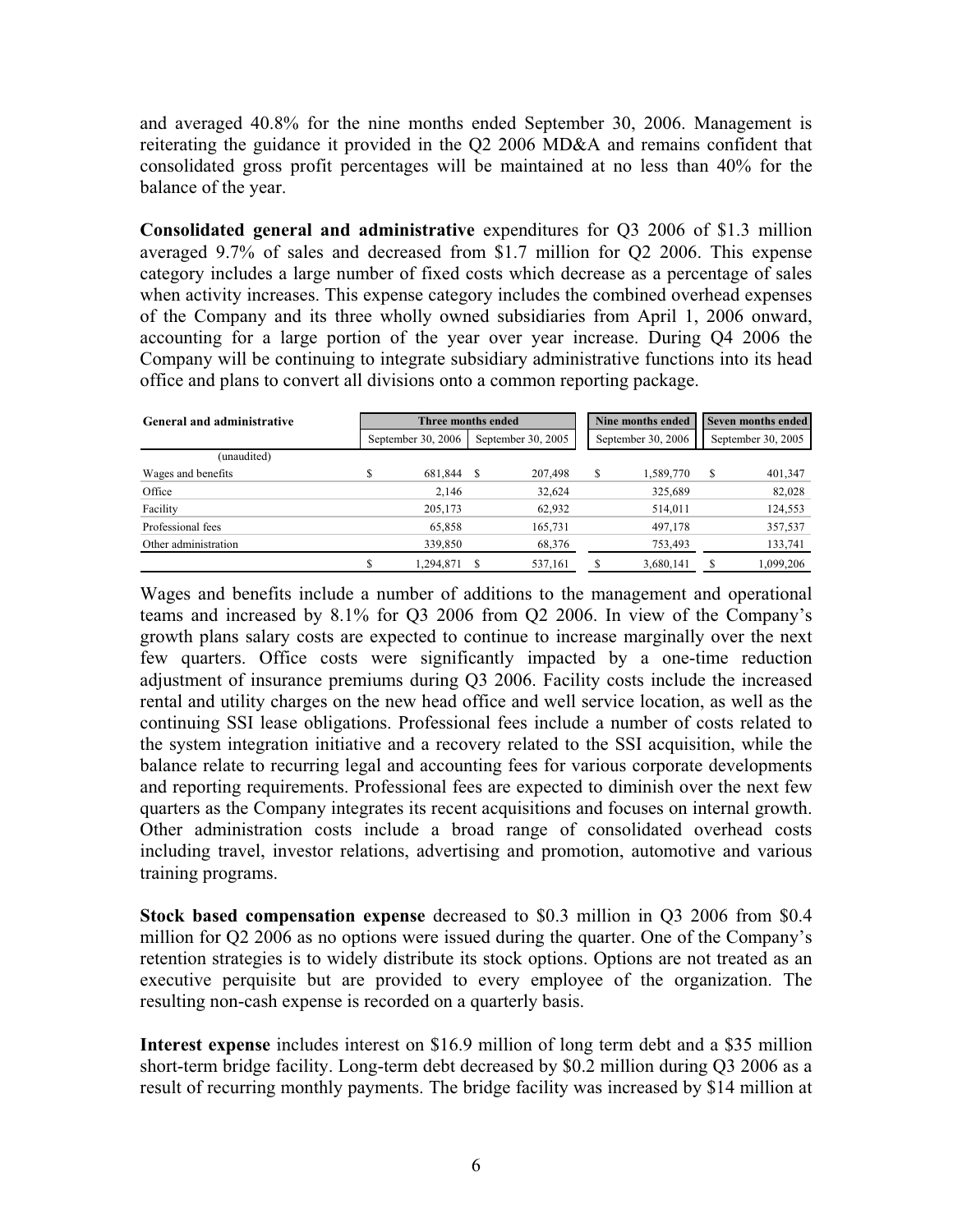the end of the quarter and the term was extended to April 30, 2007. No additions are planned to the long and short term loan amounts during Q4 2006.

**Capital expenditures** for Q3 2006 include three service rigs, one coil tubing unit and one pressure tank system. These expenditures also include construction advances related to equipment to be received during Q4 2006. Capital equipment additions will continue through Q4 2006 as the Company moves towards critical mass.

**Related party** transactions represent equipment purchases under the MSA during the course of normal business activities. The prices paid for equipment are governed by the MSA and do not exceed fair market value.

|                                |    |               | September 30,2006 December 31, 2005 |
|--------------------------------|----|---------------|-------------------------------------|
| Purchases of capital equipment |    | 27.269.085 \$ | 13,235,793                          |
| Amounts in accounts payable    | S. | 296.716 \$    | 2,246,018                           |

**EBITDA** generated on a consolidated basis was \$4.1 million for Q3 2006 and \$6.9 million for the nine months ended September 30, 2006. Funds generated from operations were \$3.0 and \$5.2 million for the same periods. Management expects to generate increasingly positive EBITDA and funds from operations over the balance of 2006 as activity increases, new equipment is introduced and the Company actively markets the full synergies of its expanded service offering.

### **Divisional Performance**

| <b>Well Servicing</b>             |           | Three months ended |  |                                       | Nine months ended Seven months ended |                    |                    |
|-----------------------------------|-----------|--------------------|--|---------------------------------------|--------------------------------------|--------------------|--------------------|
|                                   |           |                    |  | September 30, 2006 September 30, 2005 |                                      | September 30, 2006 | September 30, 2005 |
| (unaudited)                       |           |                    |  |                                       |                                      |                    |                    |
| Revenues                          | 6.440.100 | 552,068            |  | 15,272,473                            | 1,030,460                            |                    |                    |
| Income (loss) before income taxes | 247,357   | (1,187,566)        |  | (689, 400)                            | (2,234,530)                          |                    |                    |
| $EBITDA$ <sup>(1)</sup>           | 2,467,361 | (347,300)          |  | 4,683,257                             | (853, 583)                           |                    |                    |

**(1) EBITDA** is calculated from the statement of loss as revenue less operating costs and general and administrative expenses, exclusive of stock based compensation costs, and is used to assist management and investors in assessing the Company's ability to generate cash from operations. EBITDA is a non-GAAP measure and does not have any standardized meaning prescribed by GAAP and may not be comparable to similar measures provided by other companies.

The large year-over-year increase in well servicing revenue is attributable to the significant increase in available equipment and increases in hourly billing rates. EBITDA is strongly positive and is expected to remain so over the balance of 2006. Income (loss) before income taxes include non-cash depreciation charges related to a large build out of new capital equipment and stock based compensation expense.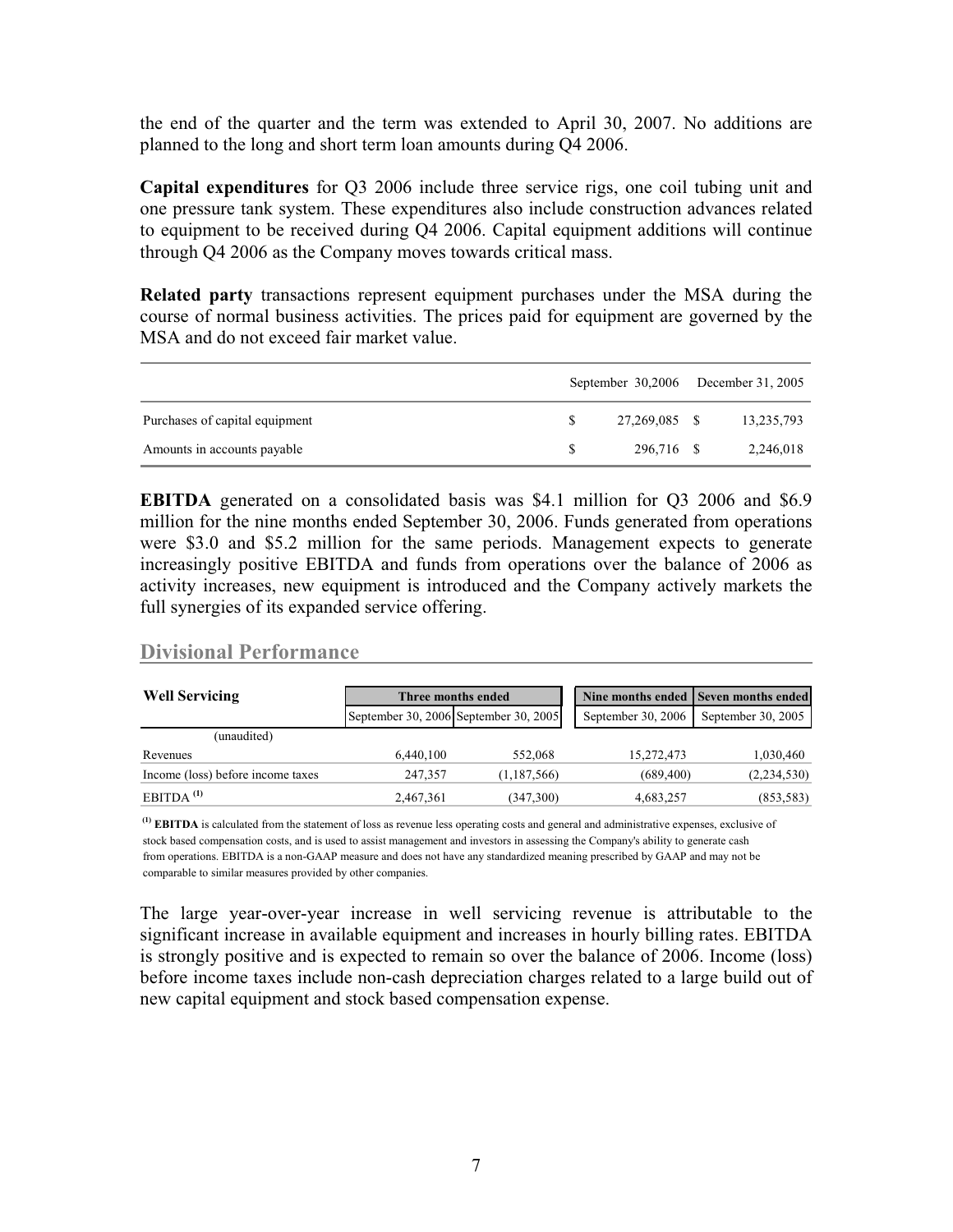| <b>Other Oilfield Services</b> | Three months ended |                                       |  |                    | Nine months ended Seven months ended |
|--------------------------------|--------------------|---------------------------------------|--|--------------------|--------------------------------------|
|                                |                    | September 30, 2006 September 30, 2005 |  | September 30, 2006 | September 30, 2005                   |
| (unaudited)                    |                    |                                       |  |                    |                                      |
| Revenues                       | 6,849,005          |                                       |  | 10,583,225         |                                      |
| Income before income taxes     | 744.120            |                                       |  | 139.861            |                                      |
| $EBITDA$ <sup>(1)</sup>        | 1,618,727          |                                       |  | 2,174,863          |                                      |

**(1) EBITDA** is calculated from the statement of loss as revenue less operating costs and general and administrative expenses, exclusive of stock based compensation costs, and is used to assist management and investors in assessing the Company's ability to generate cash from operations. EBITDA ia a non-GAAP measure and does not have any standardized meaning prescribed by GAAP and may not be comparable to similar measures provided by other companies.

This is only the second quarter for the other oilfield services segment and, accordingly, there are no comparative results. This segment includes the Company's snubbing, nitrogen, well testing and equipment rental activities, all of which are affected by seasonal issues. The second quarter historically has the lowest activity level for these services within the industry and then activity increases during the third and fourth quarters.

Since acquisition on March 31, 2006, snubbing and nitrogen activity levels exceeded the Company's internal expectations while well testing and rental services have underperformed against those forecasts. Overall, the Company expects that demand for this segment's services will continue to be robust during Q4 2006 and Q1 2007 during the typically busier winter months. However this increased demand may be tempered by their exposure to lower activity in the shallow gas areas of the WCSB as a result of reductions in natural gas prices. The Company expects that it will begin to realize the benefits from the synergies and cross marketing of these combined services over the coming quarters.

### **Liquidity and Capital Resources**

|                                              | <b>For the Ouarter Ended</b> |               |               |               |               |               |               |  |  |  |  |
|----------------------------------------------|------------------------------|---------------|---------------|---------------|---------------|---------------|---------------|--|--|--|--|
|                                              | Sep. 30, 2006                | Jun. 30, 2006 | Mar. 31, 2006 | Dec. 31, 2005 | Sep. 30, 2005 | Jun. 30, 2005 | Mar. 31, 2005 |  |  |  |  |
|                                              |                              |               |               |               |               |               | [1 month]     |  |  |  |  |
| Working capital (deficiency)                 | (23, 307, 384)               | (17,519,991)  | (194, 130)    | 2.813.640     | 6.745.091     | 8,636,777     | (2,884,985)   |  |  |  |  |
| Working capital (deficiency) - net of bridge |                              |               |               |               |               |               |               |  |  |  |  |
| loan and restricted cash)                    | 6,120,890                    | 3,074,368     | (194, 130)    | 2,813,640     | 6,745,091     | $8,636,777 -$ | 2,884,985     |  |  |  |  |
| Long-term debt                               | 16,937,611                   | 17,182,610    | 14,040,639    | 4,950,000     | 13,595,425    | 13,845,574    |               |  |  |  |  |
| Shareholders' equity                         | 45,745,474                   | 45,300,850    | 45,628,496    | 18,595,144    | 5,654,048     | 5,558,314     | 194,765       |  |  |  |  |
| Long-term debt to equty                      | 0.37                         | 0.38          | 0.31          | 0.27          | 2.40          | 2.49          | 0.00          |  |  |  |  |

Working capital, inclusive of the current portion of long term debt and the \$35 million bridge facility, ended the quarter at a negative \$23.3 million, an increase of \$5.8 million from Q2 2006. Working capital, excluding the bridge facility and restricted cash, was positive \$6.1 million, at Q3 2006, an increase of \$3.0 million from Q2 2006. At the end of Q3 2006, the Company was advanced an additional \$14 million of a \$35 million dollar bridge facility and used these short-term borrowings to fund ongoing capital procurement. During Q4 2006 \$5.2 million of the cash classified as restricted at Q3 2006 will be expended on new capital equipment.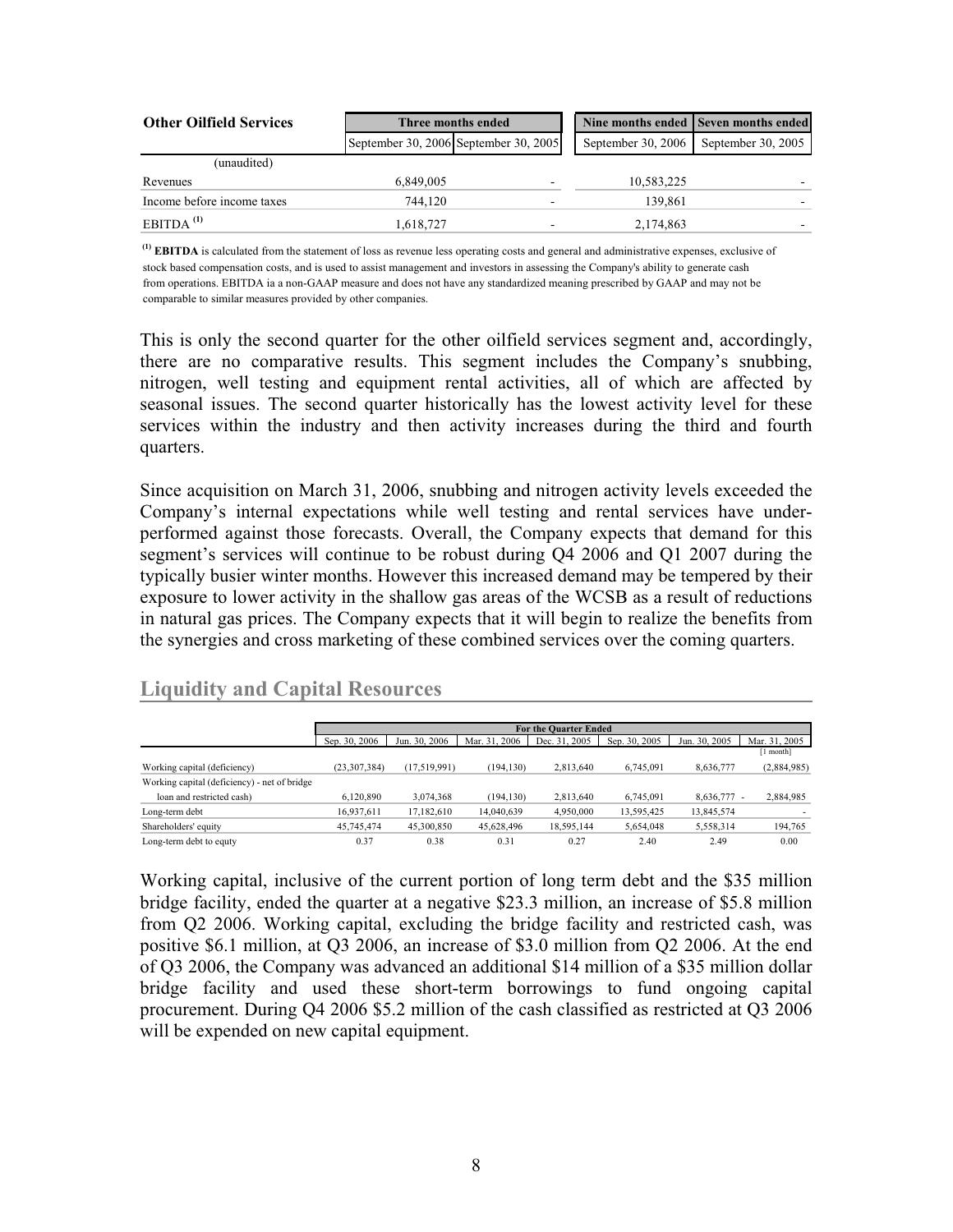During Q4 2005, the Company entered into a \$13 million term loan facility and by June 30, 2006, it has fully accessed this funding. No additional long-term debt was incurred during Q3 2006.

At March 31, 2006, the Company signed a \$21 million bridge loan that was to mature no later than September 29, 2006. Prior to maturity, the Company negotiated with the lender to extend this facility to April 30, 2007 and to expand the facility to \$35 million. Additional debt and equity financing will be required to refinance the bridge facility before April 30, 2007. The Company's management and directors are reviewing various financing alternatives.

During February 2006, 2.9 million shares were issued for net proceeds of \$4.8 million, which was used for service rig additions. Additional equity of \$21.4 million was also issued on closing of the SSI, Precise and Vertical Rental acquisitions. There were no changes to share capital during Q3 2006.

As at September 30, 2006, 41.7 million shares were issued and outstanding, of which 11.6 million (28%) are held by management, senior employees and directors.

### **Acquisitions**

At March 31, 2006, the Company completed three strategic acquisitions for a total cost of \$26.4 million. Note 3 of the interim consolidated financial statements outlines the assets and liabilities acquired and the consideration paid. No other acquisitions have been undertaken during Q2 2006 and Q3 2006 and none are being contemplated for Q4 2006.

### **Outlook**

Natural gas prices continued to weaken during Q3 2006 while oil prices remained at reasonable levels, although not the levels seen earlier in the year. During the quarter the Company's activity levels were quite strong but were impacted at times by wet weather, particularly during late September. As the Company enters the latter stages of 2006, it expects to benefit from strong industry fundamentals and expenditure levels by oil and gas producers, which while not at record levels, should remain quite high. Although commodity pricing has been quite choppy, management anticipates strong demand for its oilfield services throughout Q4 2006 and Q1 2007. Despite currently high levels of natural gas storage, natural gas production levels have continued to decline which should contribute to strong longer term fundamentals for the sector. Management believes that oilfield services companies will continue to be constrained by equipment capacity and access to experienced field staff. The Company will continue to prudently advance its capital construction programs in view of the dynamic market conditions to be positioned to respond to these industry dynamics. While management acknowledges that commodity pricing is subject a range of external factors that can materially impact service activity levels, they remain optimistic about resource industry activity levels over the coming quarters.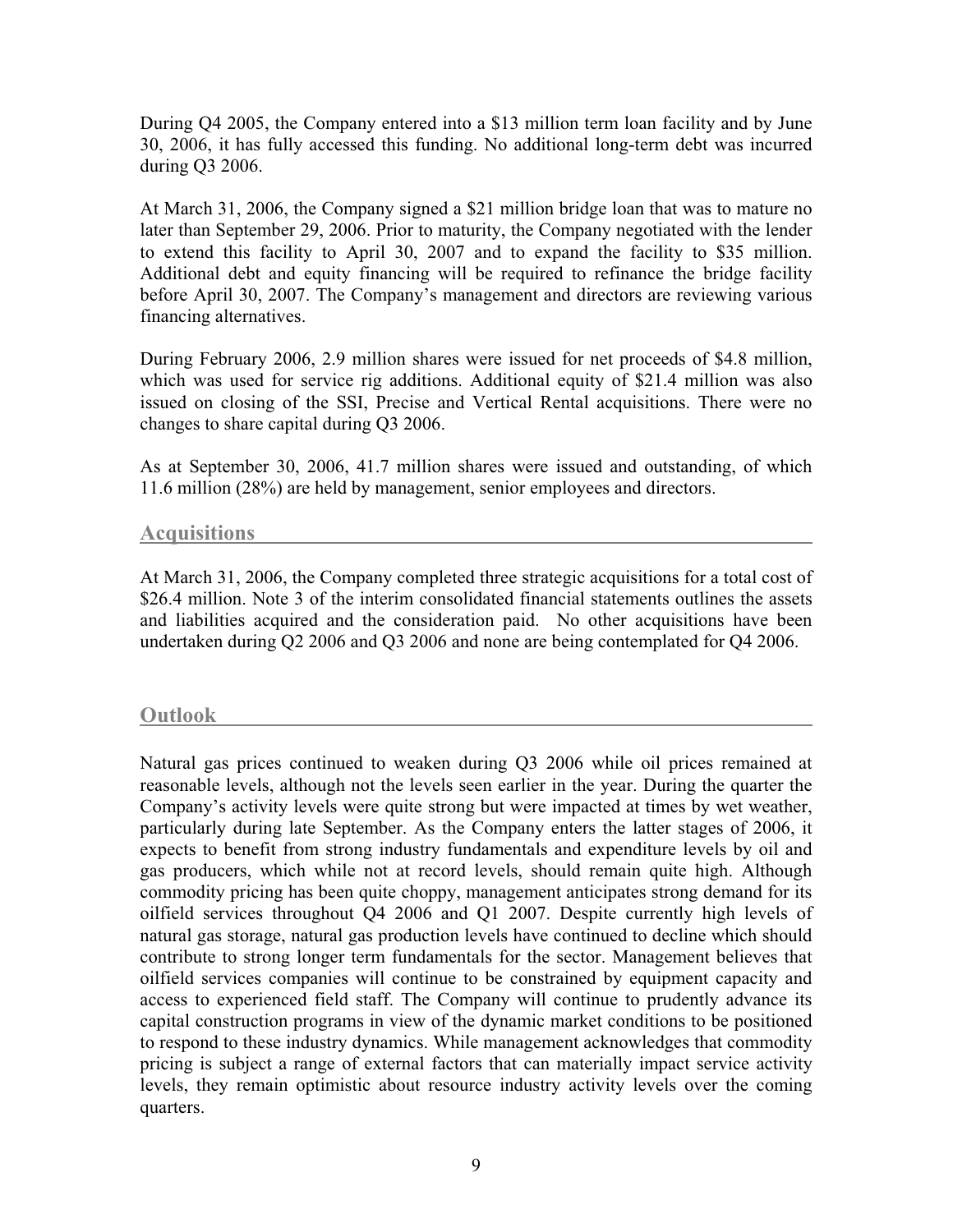Although the industry is facing challenges related to lower shallow gas and CBM drilling activity, the Company is somewhat insulated from this trend as 60% of its activity is derived from production, as opposed to completion. Additionally, due to the highly mobile nature of the Company's service rigs and their increased depth capacity, they are not geographically constrained and have been able to take advantage of the trend towards deeper wells in the more northern regions of the WCSB.

The addition of three established oilfield operations with proven management teams and loyal customer bases will continue to provide strong bottom line performance in Q4 2006. Snubbing, nitrogen, well testing and equipment rental operate closely with the Company's well service division and should provide a broad based growth platform to the Company during the balance of 2006. These complimentary services provide significant cross-selling opportunities to an expanded customer base.

The Company's strategy over the next few quarters will be to focus on operational and administrative integration. Currently many of the administrative functions are being centralized and all of the operations are expected to be on one operating platform by the end of the year.

The Company plans to establish a new location in Whitecourt, Alberta during Q1 2007. Initially this location will focus on nitrogen delivery but over the following quarters management expects to expand the capabilities of this location to include the full service line.

Central Alberta is strategically positioned with a fleet of new state-of-the-art equipment, operated by an employee team with experience and technical expertise. The Company provides a range of synergistic services that are in demand by a broad range of resource companies operating in the Western Canadian sedimentary basin.

### **Risk Management**

*Business risks*: Activity in the oil and gas industry is subject to a range of external factors that are difficult to actively manage, including resource demand, commodity pricing and climate. The Company plans to mitigate these risks by remaining responsive to changes in industry dynamics. The Company has a comprehensive insurance policy to help safeguard its assets, operations and employees. This will be reviewed annually and revised as changes in circumstances warrant.

*Credit risks*: The Company currently transacts with a small number of oil and gas exploration companies and is exposed to the associated credit risk. Management periodically assesses the credit worthiness of these customers and actively monitors all outstanding balances. Management views the credit risk of its accounts receivables as normal for its industry.